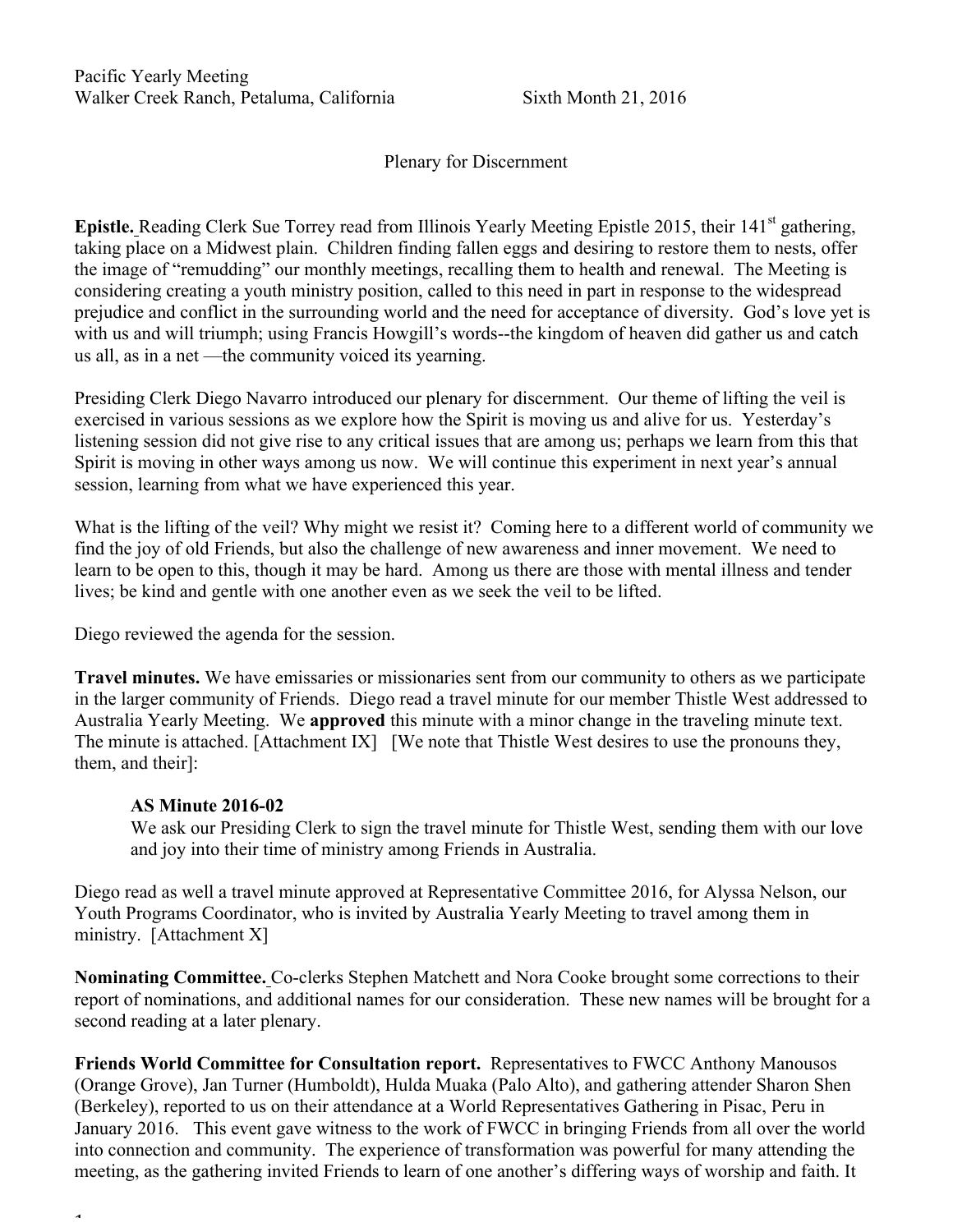was energized by the activity of youth, as young Friends attending sensed their role not only as leaders of tomorrow, but of today. Stories of violence and suffering revealed occasions of powerful witness to peace and courage. Friends learned to listen to one another beyond their differences in practice and theology. One Friend who struggled with poverty asked "Why do people who have plenty let other people starve?" The issues of global inequity were powerfully and personally present there. A minute from the gathering asks all Friends to take two concrete actions to address environmental issues. In these and other ways, the gathering called on us all to live our faith. The report is attached. [Attachment XI]

**Latin American Concerns Committee.** Donna Smith (Redwood Forest), Co-clerk of LAC, reminded us of our consideration last year of the problem of child refugees. We formed a subcommittee at that time to help us address this issue. We also have existing programs in Latin America that work with youth there, and she introduced two speakers involved in this work. Robert Broz, director of the El Salvador Project of Palo Alto Meeting, spoke of the program there that provides loans allowing students in El Salvador to pursue degrees. Conditions are difficult but there are small victories and personal successes. He believes it is education that will bring about the economic development needed to improve the society. For Robert, the Quaker basis of the work is essential to its continuation, and the creation of a sense of community among those studying. He is grateful for the continuing support of Friends here. The second speaker, Marco Antonio Lopez*,* the new director at Casa De Los Amigos in Mexico City, described some of the work of the Casa. The Casa employs the Quaker testimonies in orienting itself to its work, and is presently strengthening the organization and its contacts with those in Mexico and the US. Financial sustainability is an important goal. Those working at the Casa desire to provide a rich resource for the Quaker community and for Latin American life. The report is attached. [Attachment XII]

**Ministry and Oversight Committee.** Bronwen Hillman (Mexico City), Clerk, reported for the committee. She spoke of some of the projects being worked on in the committee, particularly their concern with the spiritual basis for some of the practices we have been following for years. How are our present structures and practices an expression of our faith? What is the meaning and purpose of a "minute of concern?" Should we affiliate with Friends General Conference? The committee recognizes the importance of our Monthly Meeting Representatives and seeks to find ways to strengthen their role, clarify their charge, and support careful selection and support in home meetings. It is considering also the Visiting Friends program, its purpose and the prospect of its continuation. In these various ways and others, the committee seeks to serve our community. The report is attached. [Attachment XIII]

We closed our session with worship, followed by announcements.

Presiding Clerk: Diego Navarro Recording Clerks: Jim Anderson, Leslie Zondervan-Droz

### **Attachments**

 $\overline{ }$ 

### **Attachment IX: Travel Minute for Thistle West**

Dear Friends in Australia Yearly Meeting,

We are delighted to introduce you to Thistle West (pronouns: they/them/their) and to affirm their gifts for spiritual accompaniment and building connections among people. Last summer, Thistle accompanied our now-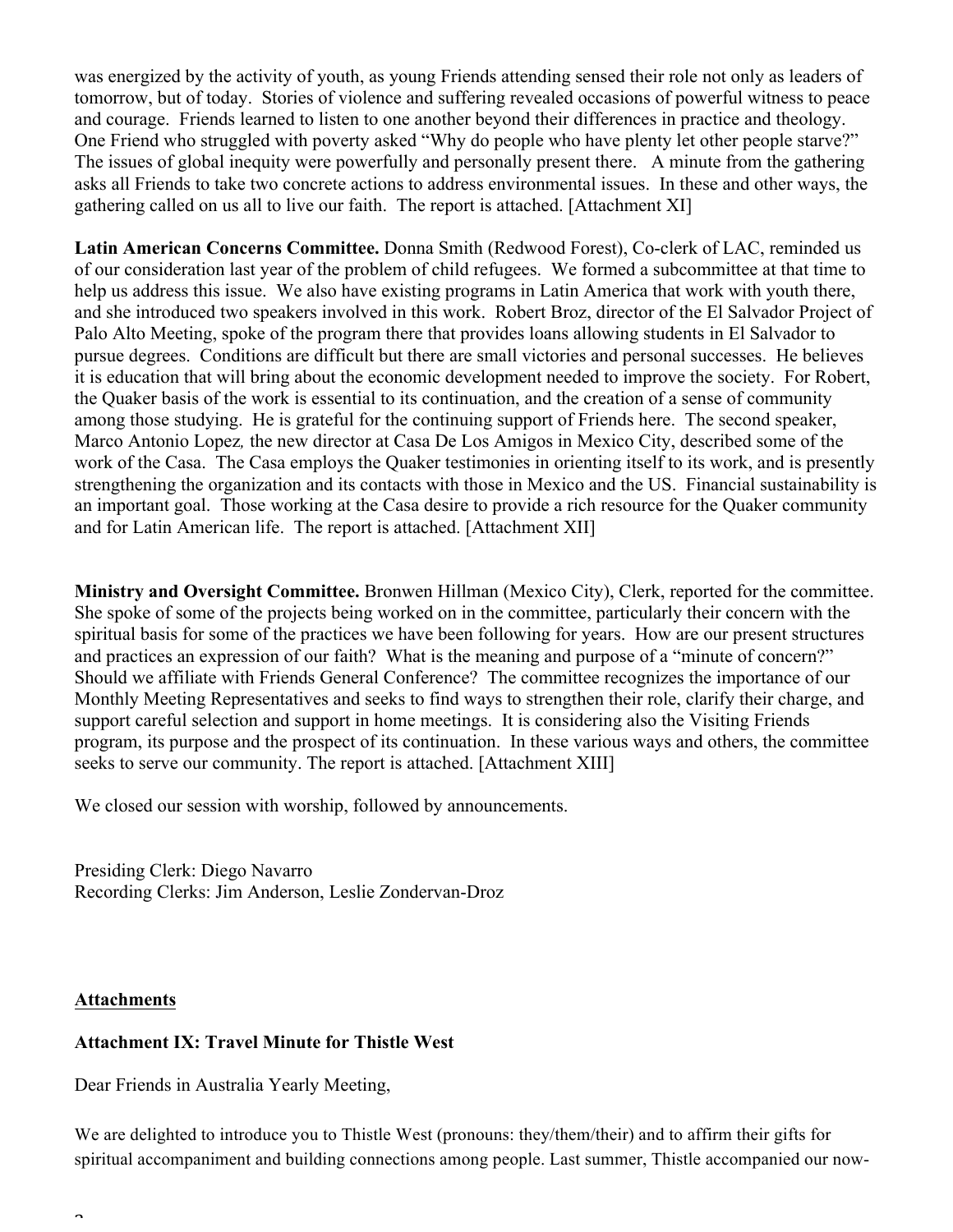Presiding Clerk, Diego Navarro, to Intermountain Yearly Meeting where he presented the keynote talk. Now Thistle will be accompanying our PYM Youth Programs Coordinator, Alyssa Nelson, and fellow elder Cathy Walling of Alaska Friends Conference for the first portion of Alyssa's travels among you this June/July 2016, including your Yearly Meeting in Tasmania, Silver Wattle Quaker Centre, and Canberra Regional Meeting, as well the Young Friends pre-YM camp. We expect that Thistle may also be moved into spoken ministry around their own spiritual journey as a Friend and young adult, which we hope enriches the exchange between our Yearly Meetings.

Thistle, age 18, grew up in the PYM community as the child of families who have been part of PYM and local meetings for three generations. Thistle started regularly participating in Meeting for Worship at age 7 and has attended Friends General

Conference, "an association of regional Quaker communities in the U.S. and Canada working together to nurture a vital Quaker faith." These experiences have been significant parts of their convincement and choice to join the Society as a member of Strawberry Creek Friends Meeting (Berkeley, California, USA).

As a younger teen, Thistle served on our PYM Youth Programs Coordinating Committee and as co-clerk of Quarterly and Yearly Meeting teen programs. Thistle has followed a leading to promote gender and sexuality justice, once bringing Alyssa in to help put together a Quarterly Meeting interest group for teens and adults about trans\*

and non-binary gender identity; this coincided with Thistle and other teens advocating for change in Quarterly Meeting policy on binary-gender-segregated sleeping in the teen program and promoting nonbinary language in the teen program handbook revision.

Thistle earned high school credit in Fall 2014 by attending the Woolman Semester, a Quaker educational community in Northern California focused on peace, justice, and sustainability. Thistle published an article about that experience, "237 Acres of God" in *Western Friend Magazine* (May/June 2015): "At Woolman, I often felt like a baby bird: thoroughly safe, but uncomfortably vulnerable, which I see as the ideal state for growth."

Thistle passionately finds The Sacred in different places and encounters, which frames how they see the world and shows them how they might help create positive change. They would like to come to better understand globalization, modern colonialism, and post-colonial discourse. To this end, Thistle has just finished their first year at Oberlin College in the state of Ohio, USA with a declared major in Economics and a double minor in Spanish Language and Middle Eastern & North African Studies.

We are delighted for Thistle to have this opportunity to share with and learn from you. We thank them for providing loving support to Alyssa Nelson's ministry and look forward to hearing how Spirit continues to move in this journey.

In the Light,

 $\overline{2}$ 

[to be signed by PYM Presiding Clerk if approved]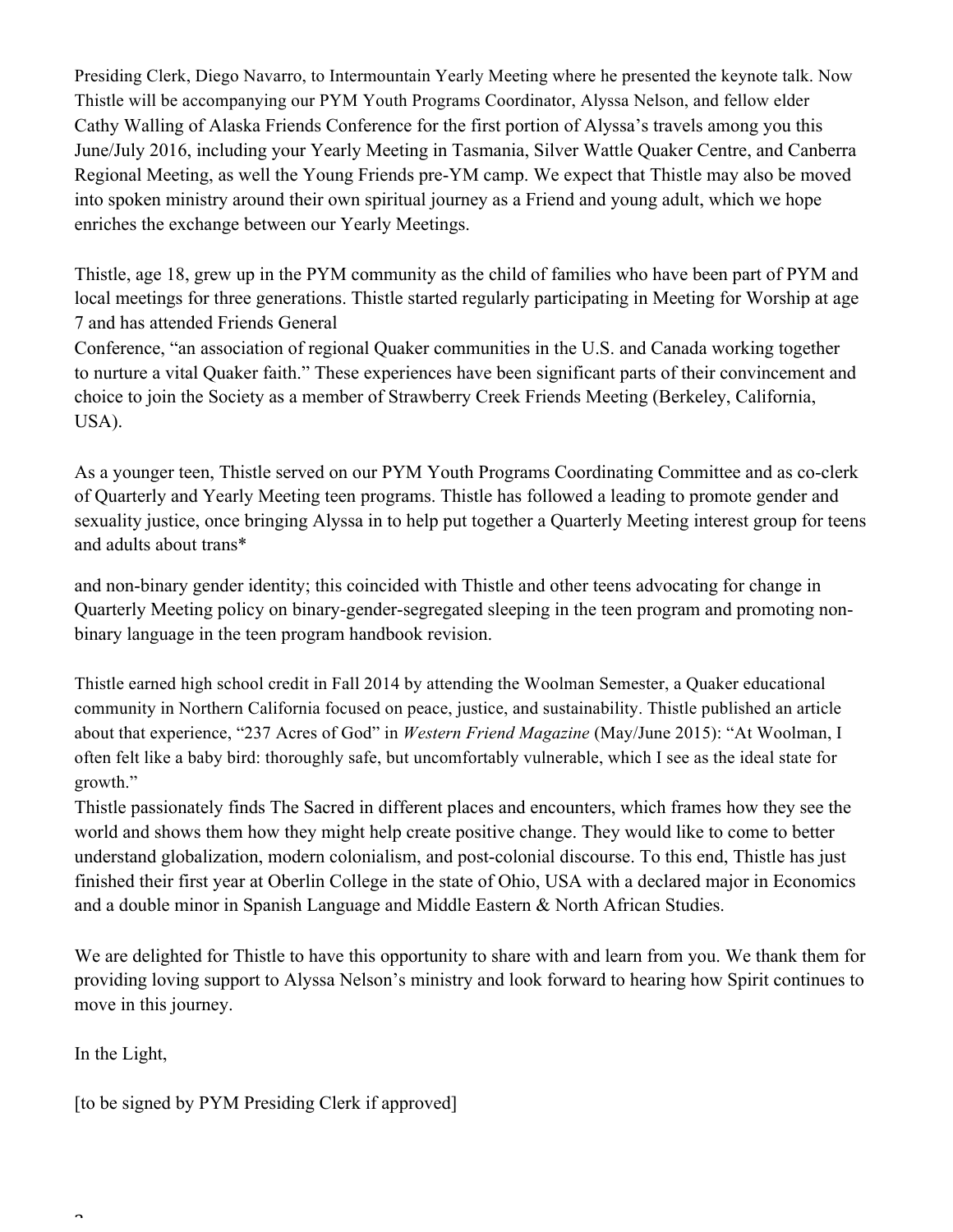# **Attachment X: Travel Minute for Alyssa Nelson**

# 5 March 2016

Dear Friends in Australia Yearly Meeting,

Pacific Yearly Meeting of the Religious Society of Friends introduces Alyssa Nelson (Davis Friends Meeting, California, USA), whom we have employed as our Youth Programs Coordinator since 2011. We recognize Alyssa as a trusted and experienced Friend who has been moved to a ministry of participation, inclusion, diversity, unity, solidarity, and liberation among youth and adults. In the same vein, Alyssa carries a concern for right relationship with indigenous peoples –having experience that includes cocreating an annual service-learning camp for Quaker and Native American youth and adults– that we believe will be strengthened by learning from Australian Friends' relationships with First Nations peoples and efforts toward reparation and healing.

Alyssa came to Friends at age 25 with experience in social and environmental justice work and a yearning for spiritual community. By now, Alyssa has over 20 years' experience in participatory youth and community development, and holds academic degrees in Religion (AB), Experiential Education (MS), and Geography (PhD) that she draws upon in her ministry. She has lived and worked with indigenous communities as a participant-facilitator in the American Friends Service Committee's Mexico Summer Service Project and as a United States Peace Corps Volunteer in Mali. Alyssa attended the 2005 World Gathering of Young Friends and has served as a representative to Friends World Committee for Consultation. Her offerings to our community have included a weekend workshop at Ben Lomond Quaker Center, "Seeking Spirit All Together: Intergenerational Faith, Fun and Fellowship through Service" and day-long workshops on "Becoming Adult Allies to Youth." She acts as a resource person for individual Friends of all ages; committees of our Monthly, Quarterly, and Yearly Meetings; and Quaker organizations within PYM.

We are pleased that Way is opening for Alyssa and our Youth Programs Coordinating Committee to accept your invitation to have Alyssa attend Australia Yearly Meeting in July 2016 and to travel among your local and regional meetings and The Friends' School in Hobart. We hope your community benefits from the time you spend with Alyssa and that we and the wider body of Friends are also enriched as a result. We entrust Alyssa to your care and look forward hearing how Spirit is moving among you and to reading your words of endorsement upon her return.

In the Light,

 $\overline{\phantom{a}}$ 

Diego Navarro, Presiding Clerk Pacific Yearly Meeting of the Religious Society of Friends

## **Attachment XI: Friends World Committee for Consultation Report**

Awakening to the Wider World of Quakers: a report on the FWCC World Plenary in Peru for Pacific Yearly Meeting

*The purpose of the Friends World Committee for Consultation is to encourage fellowship among all the branches of the Religious Society of Friends"*

Dear Pacific Yearly Meeting Friends: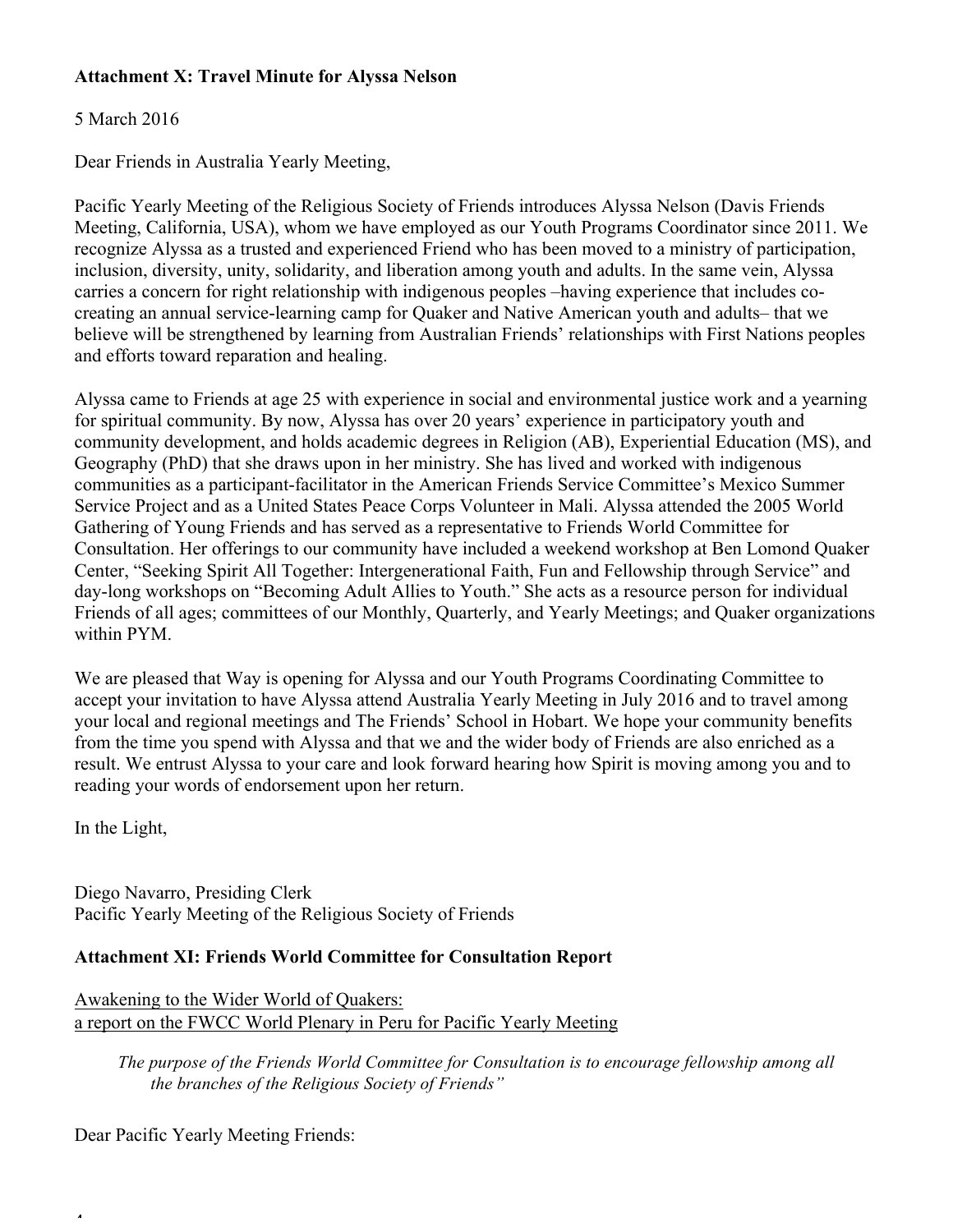Greetings from FWCC and from fellow Friends across the Americas and around the World. THANK YOU for your support!

This January, three members of Pacific Yearly Meeting (Jan Turner, Anthony Manousos, and Hulda Muaka) attended the FWCC World Plenary meeting in Pisac, Peru, as your representatives from Pacific Yearly Meeting. (Jill Shook, Sharon Shen and Janet Leslie attended as open delegates.) During the plenary, 320 Friends from 37 countries and 77 Yearly Meetings (plus independent Meetings and worship groups) met together for a week in the sacred valley of the Incas. Another 60 Peruvian and Bolivian friends joined us for the weekend. Being among the world fellowship of Friends is an experience of profound unity in the midst of a perplexing diversity of linguistic, cultural, and religious expressions. If you think you know who Friends are, what they think and how they worship, you might want to attend an FWCC event and think again!

Our theme at the plenary was "Living the Transformation." We were challenged to sense the deep spiritual connection that animates us all and act out Spirit's leadings both individually and collectively. There were many opportunities for us to get to know one another in small groups as well as to worship together as a body. Not all the worship was silent – some of it was quite loud – with singing in several languages and simultaneous translation of spoken messages into English, Spanish, French, and Aymara (an indigenous language). In working sessions, the plenary consultations focused on four topics: developing leadership, creating vital Quaker communities, sustaining life on earth, and equipping FWCC to serve the worldwide community of Friends. Young Adult Friends (90 of them!) took a vital role in the plenary, and, at its end, reminded us all that they are not just our future leaders – they intend to lead now.

One outcome of the plenary is the acknowledgement that FWCC world plenaries will happen less often in the future. What was the "Triennial" became a four year interval

after 2012 and will now be even more years between world gatherings. The trend of donations is down, particularly from North America. Unless we have more funding, it could be as long as eight years until the next world gathering. However, other concerns also motivate the change, including conservation of the Earth's limited resources (less plane travel) and conservation of our energy for growing other activities like inter-visitation through traveling ministry. (To find more about this program, go to http://fwccamericas.org/about\_us/programs/images/FWCC\_app\_Traveling MinistryCorps.pdf

In the meantime, our more local FWCC Section of the Americas continues to plan consultations every other year (next year in Pittsburgh), with local events in between. As we encourage younger Friends to represent us, we need to remember to budget for their travel in the Americas and beyond!

## Environmental concerns increasingly concern Friends globally. Following the

 $\overline{a}$ 

2012 *Kabarak Call for Peace and Ecojustice*, this world plenary approved a minute on "*Living Sustainably and Sustaining Life on Earth*," which calls for action at the FWCC level, at our yearly meetings, and as individuals. At the world level, the minute asks FWCC to invest its funds ethically, share Quaker experiences with other faith groups, seek ways of connecting Friends worldwide that are sustainable, and facilitate dissemination of training materials on sustainability issues. At the yearly meeting level, the minute asks us here at PYM to (1) initiate at least two concrete actions on sustainability, (2) support individuals and groups in Meetings who feel called to take action on sustainability, and (3) support the work done on by Quaker organizations such as the Quaker United Nations Office to support sustainability. Finally, the minute asks individual Friends to share their experiences of living sustainably on the "sustainability webpage" of the Quakers in the World Website (http://www.quakersintheworld.org/). The full text of the minute is available at http://fwcc.world/fwcc-news/living-sustainably-and-sustaininglife-on-earth-the-minute-from-the-plenary and contains an addendum with suggested individual, monthly meeting, and yearly meeting actions.

The world plenary epistle ends with these words: "We are one. We are one in the spirit of God which does not wash away or hide our differences, but allows us to celebrate them and enables us to move beyond the spiritual boundaries that may separate us. … Through listening deeply and tenderly to each other and to God we reached a place where we can hear and sense where the words come from even when we may not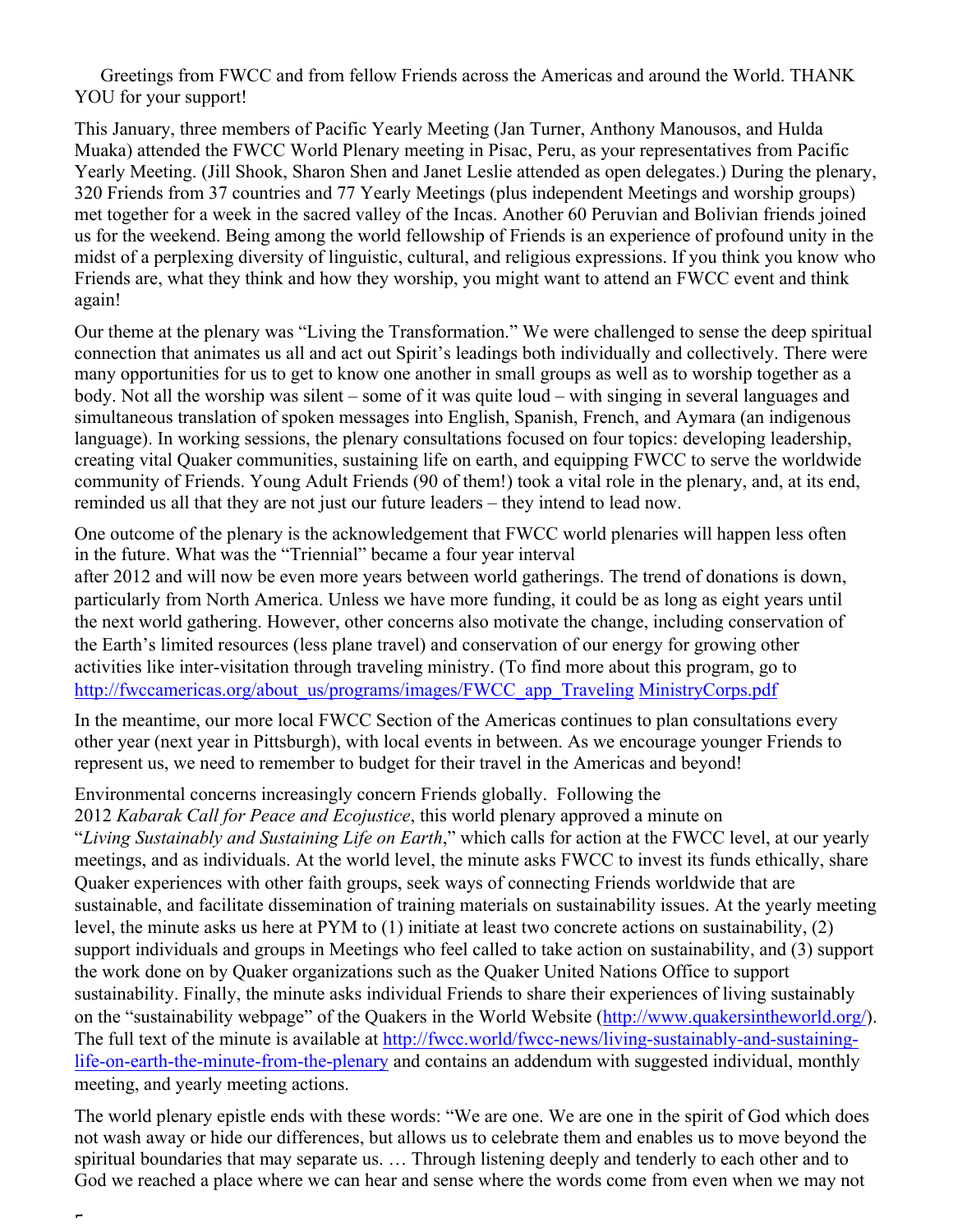understand the tongue they are spoken in." Amen to that! At one moment during worship, we all listened with rapt attention to impassioned words spoken in Aymara, the native language of Peruvian and Bolivian Friends.

The epistle ends: "The work of FWCC depends on us all. In order to continue it, we encourage Friends, meetings … and Yearly Meetings to contribute financially to and participate in building connections between Friends." This year's plenary faced a challenge when visa issues threatened to block participation by East African Friends. Immediate action by the world community enabled our East African Friends to arrive, but at an \$29,000 unexpected expense. FWCC asks Friends to help replenish this deficit. See details at: http://fwcc.world/fwcc-news/special-fwcc-pisac-travel-appeal.

# - *Would you like to learn more about FWCC?* Please contact Anthony Manousos at

interfaithquaker@aol.com. We are offering two interest groups during the PYM annual session about FWCC and the world plenary, one focusing on the Sustainability Minute (co-sponsored by QEW and PSO) and one focusing mainly on the spiritual aspects of our FWCC gathering. Please come, share your experience, and learn more about what's going on in the world-wide Quaker community. There's a Power point about the Peru gathering at *http://laquaker.blogspot.com/2016/04/the-world-gathering-of-quakers-inperu.html.* There's also a video about the world plenary at https://vimeo.com/153757538. Please also take a look at the FWCC website (http://www.fwccamericas.org/, and, if so moved, consider making a donation to help fund FWCC's work bringing Friends together across all boundaries.

In friendship, Anthony Manousos, Jan Turner and Hulda Muaka

(With appreciation to Rob Pierson of Intermountain YM, who wrote much of this report and serves on the FWCC Communications Committee, which Anthony Manousos clerks)

## **Attachment XII: Latin American Concerns Committee Report**

 $\overline{\phantom{a}}$ 

## Latin American Concerns Committee Report to Pacific Yearly Meeting Annual Session 2016

In 1997, PYM annual session established a standing Latin America Concerns Committee to gather and disseminate information to Pacific and other Yearly Meetings regarding Friends groups and service projects in Latin America. The intention is to support rather than replace spirit-led projects already supported by Monthly Meetings, Worship Groups and individual Friends.

LACC has met three times since last annual session. This Annual Session we are assisting Robert Broz, Director of El Salvador Projects in attending. He will be presenting an Interest Group to inform PYM about conditions in El Salvador and his work there.

LACC and Peace and Social Order Committee brought a minute to PYM Annual Session in 2015 which was supported by Annual Session as follows:

" *This year six monthly meetings in Pacific Yearly Meeting have approved minutes of concern for refugee children crossing the border from Latin America. A special subcommittee of the Latin American Concerns Committee, Child Refugees and Migration, was formed to address this concern. Many Friends have taken action from visiting elected officials, accompanying a local child refugee through the legal processes, to traveling to Texas to be in solidarity with these children and their families. Pacific Yearly Meeting's Annual Session supports the efforts of the LACC and numerous other Friends who are seeking justice and showing compassion toward those who are fleeing the violence in their home countries and need a place of refuge in our country. We encourage monthly meetings and individual Friends to read the attached*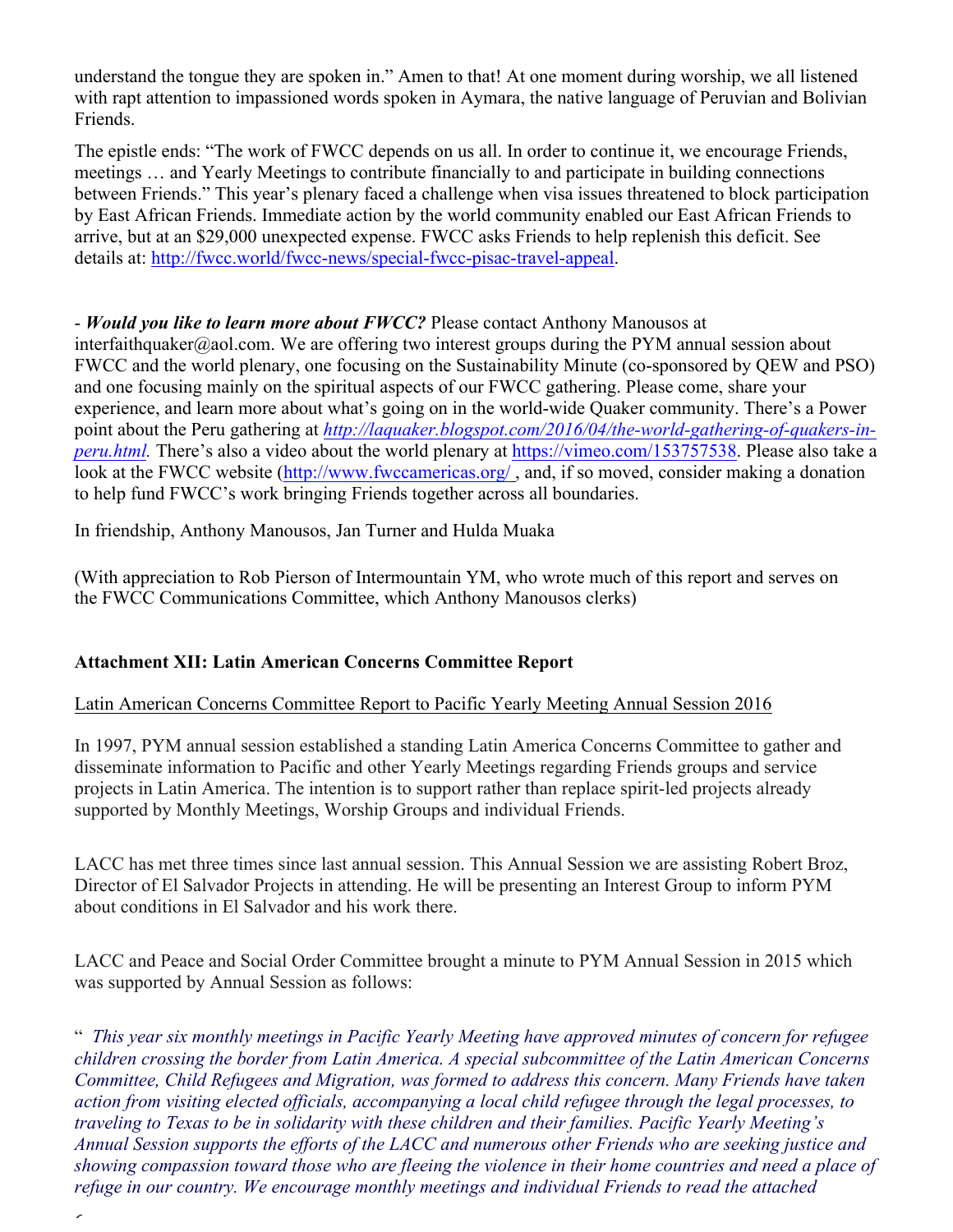*minutes and take them to heart. We also encourage Friends to support the efforts of AFSC and FCNL to promote just and compassionate policies toward immigrants."*

Reports of the subcommittee and service projects follow:

## **Child Refugee and Migration Subcommittee**

We have been meeting regularly, tracking and reporting on the work of some monthly meetings, collecting and sending on information and information sources about child and family asylum seekers coming from Central America, adding to the resource list on the PYM website and following political changes and challenges regarding these refugees. We have planned an Interest Group for 2016 Annual Session presented by Rev. Deborah Lee. She is the Director of Immigration-Northern California at the Interfaith Movement for Human Integrity in Oakland. She will be speaking about her bay area interfaith immigration work as well as the People of Faith-Root Causes-Delegation to Central American that she led last August to Honduras and Guatemala.

In the minutes of our meetings we have discussed and shared specifics about Johanna's asylum-seeking (Redwood Forest), Sonia's perseverance and status (Santa Barbara), the providing of sanctuary and assistance to a family (La Jolla), family detention challenges, new information about programs from various sources, reports on the East Bay Sanctuary visit to Central America, learned of and passed on ideas about how we can help even if not near the border, and provided encouragement and information to monthly meetings.

We want to do more educating of ourselves, advocacy and making presentations, and supporting meetings providing sanctuary. We are planning an Interest Group for Annual Session with the leader of the Bay Area Immigration Covenant as speaker.

### **Casa de los Amigos** www.casadelosamigos.org

 $\overline{a}$ 

Casa de los Amigos approaches yet another transition! This one is all good, and the Casa is in a good spot. There's a board meeting this Saturday to, among other things, make a final decision about a new executive director. To all of you good Casa allies out there, here are three accurate 2016 Casa talking points you can use to talk to anybody in the world about Casa de los Amigos:

1. 2016 is the Casa's 60th anniversary year! There will be a celebration in October, and the Casa's deep roots will be a present theme throughout the year. The celebration will also serve as a release date for a long-awaited book about Casa de los Amigos. Kickstarter campaign launches any minute now, when you hear about it please help spread the word!

2. The Casa's peace work is stronger than ever. You have to visit to truly get a sense of the dizzying array of projects and movements that the Casa is meaningfully involved in. But you should know that the Casa houses thousands annually in its peace guesthouse, provides emergency housing to migrants and refugees, central meeting space for dozens of NGOs, supports local small producers and solidarity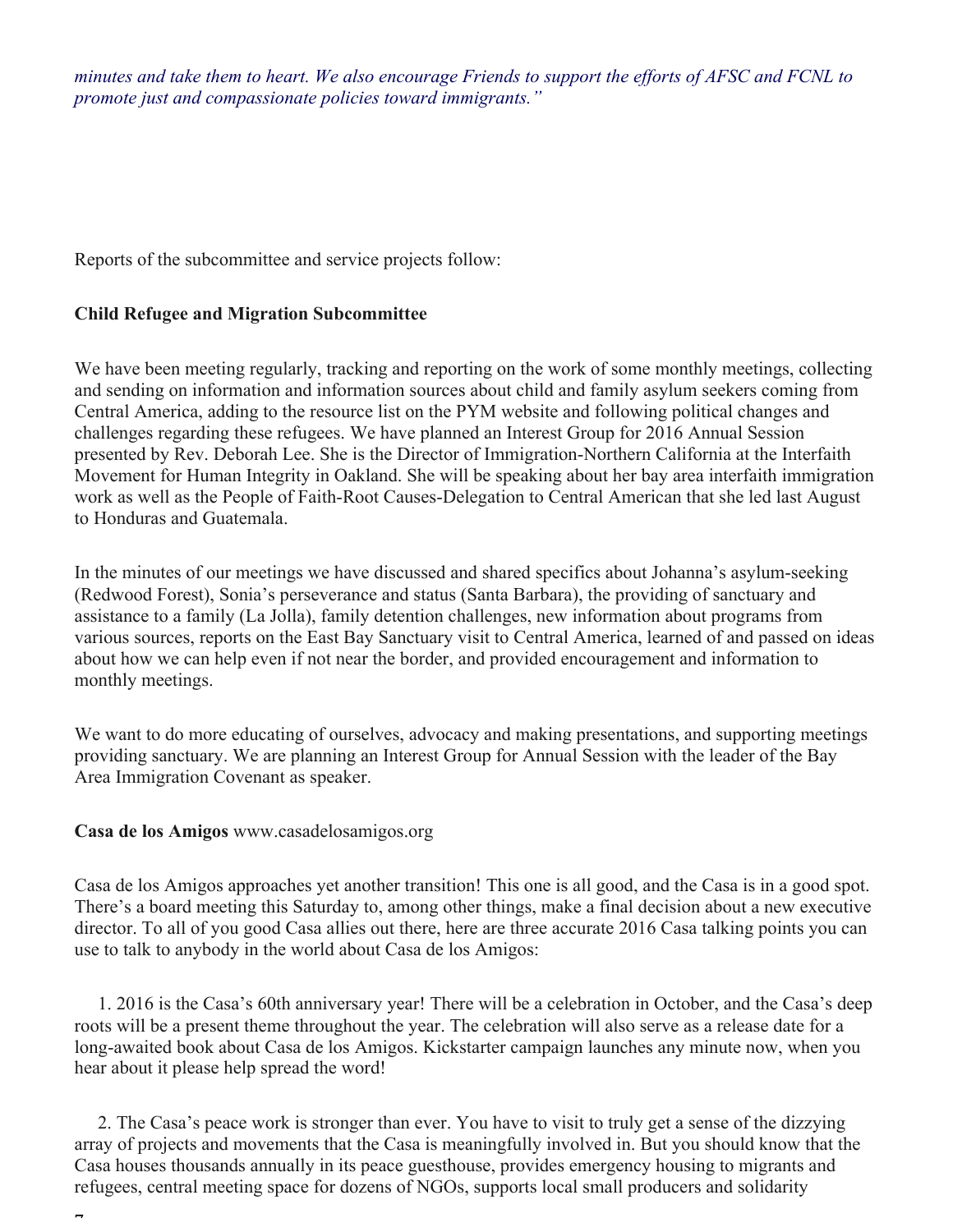economics, has a cool environmental concerns program, and is a social justice clearinghouse for movements and groups from around Mexico and the world.

3. Hayley Hathaway is sad to go but feels right in her decision to turn the page and leave the Casa after over six years of nonstop service. The good news is that the Casa today is on an excellent footing, a wide net has been cast and 60-some applications received for the director spot. The important things to know about bringing in a new person at this time is that the person will arrive to a firm foundation of partnerbased programs running strong, financial support and institutional networks, and a dynamite on-the-ground team willing to work to help orient, train and support a new director.

# **El Salvador Projects** pafmelsalvadorprojects.org

Carmen Broz started the El Salvador Projects in the context of a civil war so viciously destructive that it brought this smallest country in Central America to the world's attention. Her initiatives in child care, maternal and child health, early education, community development, and ultimately support for higher education for young people from poor rural families were transformative, bringing hope and tangible improvements to many lives. That legacy continues today. The candles we light with your support do more than dispel some of the darkness for individuals, as important as that is. Every child whose dream is made real, every family that takes a significant step away from the desperation of poverty into a more secure future, every young adult whose path leads to a role of positive service and leadership in the community – each of these demonstrates to others that there are realistic alternatives to despair. In my reports I share my experiences and observations with you frankly, confident that you will realize that in times of adversity the assistance and opportunities we are able to offer together become even more important.

Reports on social and economic conditions in El Salvador by both domestic and international news agencies are overwhelmingly dismal these days, reflecting a toxic blend of human activities and forces of nature:

- Allegations and investigations of political corruption at high levels.
- Escalating warfare that pits Salvadoran gangs against the police and military.
- A dramatic decline in visits by tourists and solidarity delegations due to fear of violent crime and health risks caused by serious new viruses – Chikungunya in 2015 and Zica fever in 2016 – which are spread by mosquitoes, like the dengue that preceded them, and are now common in the region.
- A failing economy that is affected by all of the above factors.

Reforms to a 1959 anti-corruption law were passed in December of 2015 and put into effect in January of 2016. Since then, 29 investigations have been opened against past and current politicians and high-level government employees. These reforms were pushed through by the governing FMLN in alliance with other parties and opposed by the right-wing ARENA party, which expected the law to be used against former officials of the ARENA party who controlled the central government for more than 20 years with obvious corruption and no fear of criminal charges.

In practice, application of the law appears impartial. High-level politicians including three former presidents, one of them the immediate past president Mauricio Funes (FMLN), are being investigated to determine sources of financial gain during their terms in office. Current FMLN Vice-President Oscar Ortiz was accused of having had business ties in a local land development company since the early 2000's with Salvadoran drug lord José Adán Salazar Umaña, alias Chepe Diablo, who was named years ago by the U.S. as the leader of El Salvador's Texis drug cartel.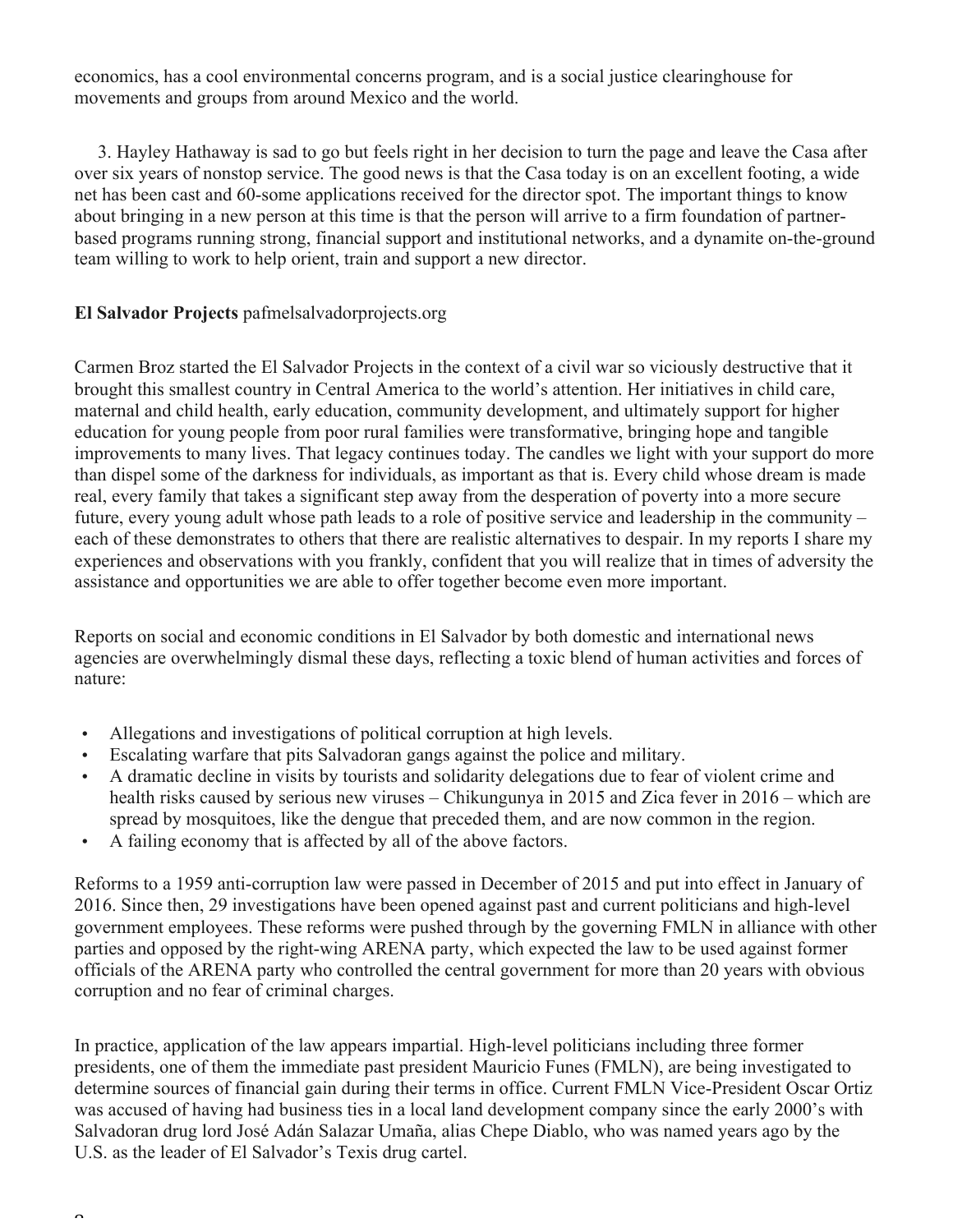The dramatic news of allegations against Ortiz nearly made Salvadorans forget about Francisco Flores of the right-wing Nationalist Republican Alliance, President from 1999-2004, who was under house arrest for embezzling millions of dollars of a donation from Taiwan. Flores's reported illness and death soon after being admitted to a private hospital is suspected by many of being a well-orchestrated trick to get him out of the country. They ask why no autopsy was performed and why the family held a low-profile, closed casket burial. Even in social media networks like Facebook, photos of the Flores family celebrating in the US were published shortly after the funeral. The now-famous *Panama Papers* reveal tax evasion by most of El Salvador's larger companies as well.

Although currently we see few news reports like those of early 2015, when literally thousands of minors fled El Salvador and Honduras to escape the intense violence caused by gangs, the situation has hardly improved. Both countries are still listed as the most violent countries in the world where there is no war going on. In 2015 El Salvador surpassed Honduras in violent deaths per capita, and now leads the world in that grisly statistic.

I can foresee no quick fix for this complex situation, of course. Some of the newer programs at both local and central government levels may lead to long-term improvements, but even these can involve drastic tactics that impact the general population. No longer willing to negotiate with the leaders of internationally recognized organized crime groups, the government has combined police and military efforts to disable the high commands of the gangs. A recent initiative involved working with cell phone companies to block signals at the prisons, an imprecise process that usually causes residents of surrounding areas to lose their phone service. With many gang leaders operating from prison and a low-paid prison guard receiving up to \$3000 per illegal phone introduced to the prison, little more could be done. Just days before the signal blocking was implemented, a cell phone with \$20,000 in credit was decommissioned from one inmate. This was possible, apparently, because a new way to send money using cell phones was implemented by two of the larger telecommunication companies. It is assumed that these new ways to send money are now used to transfer illicit funds to the kingpins in prison.

As I write this report, a newly trained battalion of soldiers is scheduled to be on the streets by late April. These 600 elite soldiers will join 400 police attempting to catch gang members as they flee from one gangridden area to another just before a police operation, a practice that has been common for years and raises the suspicion that gangs have infiltrated the police and military. This new unit is very controversial, compared by right wing politicians and the local press in many cases to abuse of police and military forces in the 1970s and 1980s, but now controlled by the FMLN rather than by the military dictatorships of the past.

As I said earlier, Salvadorans are drastically affected by the country's worsening economy. The U.S. State Department and many other foreign government websites list El Salvador as the most violent country in the world, with travel advisories that discourage travel to El Salvador because of the high level of violence and several dangerous mosquito-transmitted viruses. The result is an enormous decline in private travelers, as well as solidarity, religious, and educational delegations. Tourism, which had been considered until 2015 one of the fastest growing components of El Salvador's economy, is now withering.

In just two groups I work with in addition to the El Salvador Projects of Palo Alto, I have seen more than 20 delegations cancel trips planned for 2016, causing non-profit organizations in both El Salvador and the U.S. to re-evaluate current budgets, reduce projected spending, let staff go, and in one case even close the local offices. If we combine this with the loss of income to small communities where project money is spent, and additional services like food services and transportation are taken into account, the lost income enters into to every aspect of the local economy, motivating Salvadorans both young and old to consider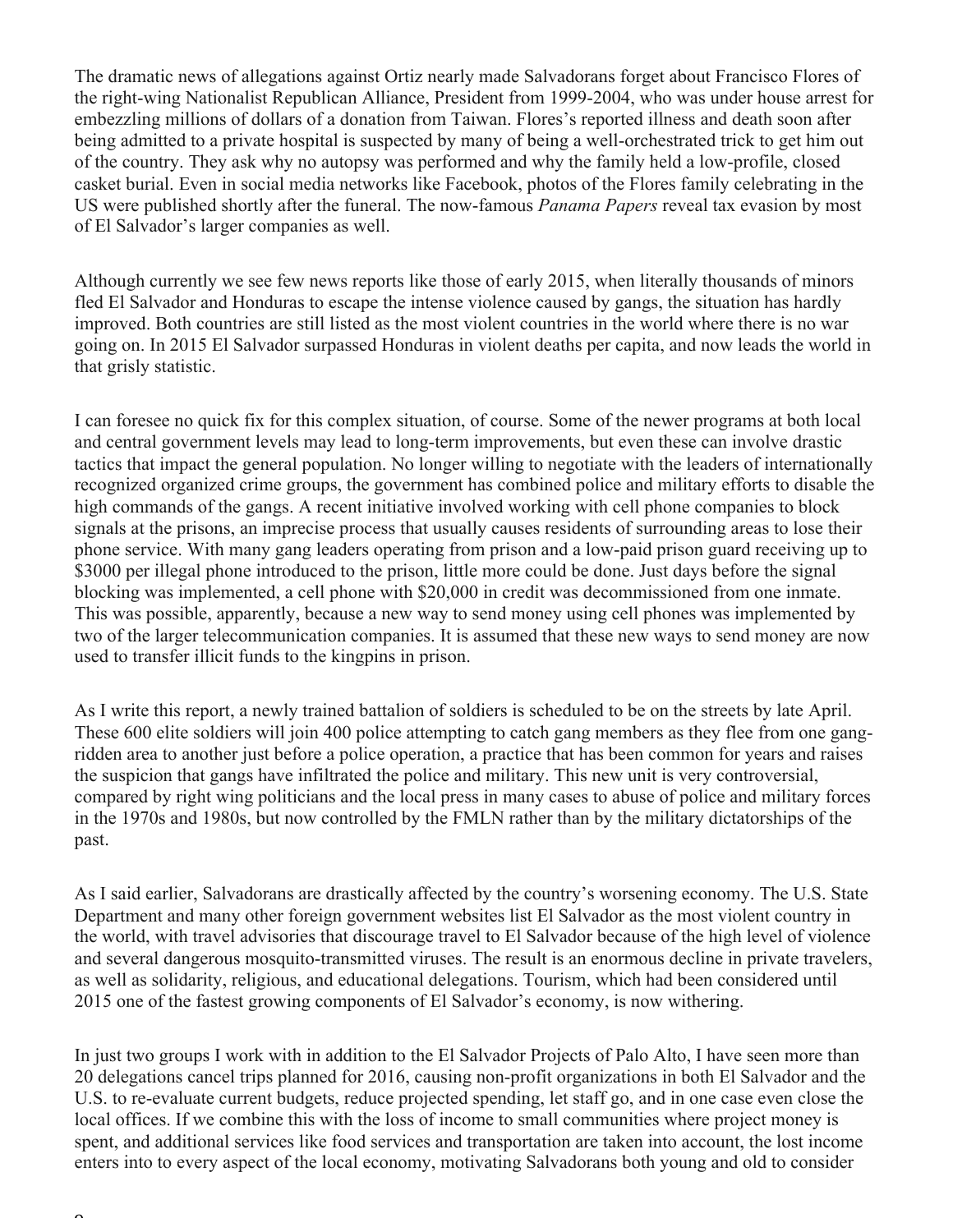taking the dangerous trip to the north in search of the American Dream that more than three million Salvadorans already live.

On a much brighter side, some positive programs are in place around the country – better street lighting, full school days, sports and arts programs, vocational training programs, scholarships, seed and fertilizer programs to insure a decent production this season and income for the poor *campesinos* who continue to produce the majority of our local grains on small parcels of land. How different their lives are from those of the large sugar cane and coffee producers who form part of the wealthiest upper-class of Salvadoran society!

In the private sector, too, determined efforts continue for a new El Salvador with a positive future. Since the September 2015 death of my mother Carmen Broz, founder of our Projects and our university student loan program in El Salvador, and more recently the death of my good friend Frank Cummings, who was an attender of Atlanta Friends Meeting and founder of two other local scholarship programs, I have seen positive changes. Within the municipality of Suchitoto Frank was my "accomplice in Education," as I used to say, for the last ten years. Frank and I worked for years to unite several educational programs and now, in 2016, we are moving very quickly to do just that in honor of his work**.**

We now hold monthly student meetings with around 90 university students supported by our own El Salvador Projects, the programs of Frank Cummings, and Santa Lucia Parish. I oversee a new scholarship program managed by a local non- profit called CORDES that has financial support from the City of Suchitoto. At our meeting in April when we asked for volunteers to form a new committee of scholarship students, nine stepped forward in just five minutes! The new committee met on April  $10<sup>th</sup>$  to start work on planning this year's University Fair, a task that Frank and I had done alone for the past nine years. As I write this report, students from the new committee will be visiting the six schools in Suchitoto that offer high school (*secundaria*) to promote the upcoming Fair, the several financial aid programs, and the opening of the entrance process at the National University to the 2016 graduating high school students in Suchitoto. The committee will also be responsible for all logistics of the Fair, and with some guidance will help with the selection of scholarship students for the different programs in 2017. A dream Frank and I shared is to one day have the programs not only managed by ex-beneficiaries, but even supported financially by the professionals we have helped to gain a college education. We are on the path!

You will probably not be surprised when I say that the months since our last newsletter have been a period of mourning and intense emotion for me. In addition to my own mother's death and the death of my dear friend Frank, my work has involved situations of a kind that are all too common in El Salvador. I think the case that continues to be most unsettling to me is that of Erika, a young woman from a small, remote village in the rural northeast part of Suchitoto who started in our program in 2015. Erika contacted me late last year, telling me she would be unable to continue her studies in modern languages in 2016. Initially she said only that her decision was for personal reasons, but as I questioned her she told me her mother had given birth, had complications, and was admitted to the hospital. As the only daughter, Erika decided to drop out of school to bring up her new little sister. When I realized that this was the only realistic option for Erika and her family I cried, as I am now while writing this report, knowing there is little that I or our program can do to help. I have told Erika that we will help her in the future if she decides to go back to school, but as her mother continues to deal with serious health issues she does not see this as a possible future.

My work as Project Director has always involved difficult situations, and although this case was more severe and personally emotional than many others over the past eleven years, I always find peace and joy knowing our programs have made a difference and will continue to make El Salvador a better country. I see an example in one of our new students, Rosa Isabel, who is in her first year of medicine at the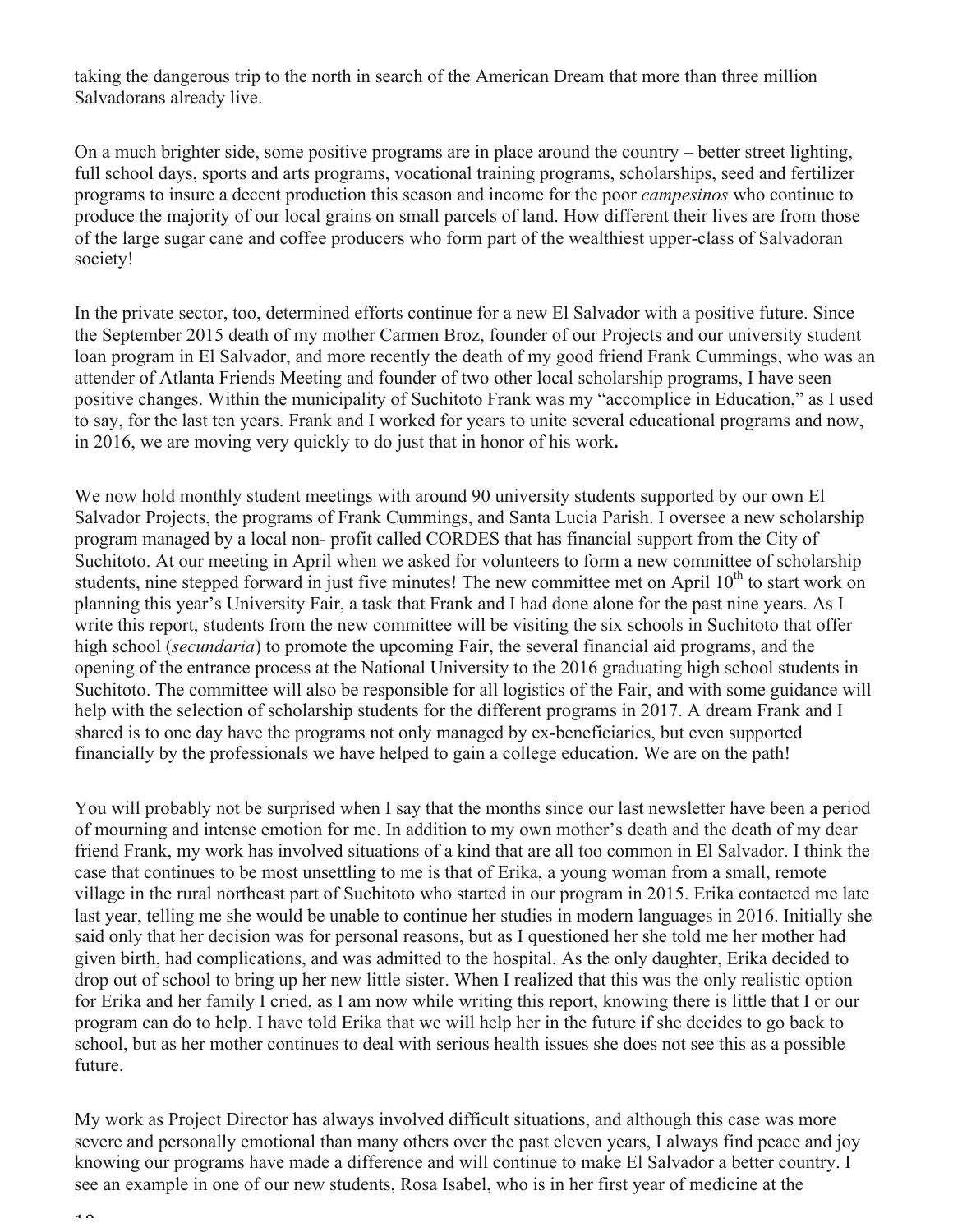Salvadoran University Alberto Masferrer (**USAM**). Rosa Isabel is the oldest daughter of one of our past students, Rosa Orellana, who studied and is now a licensed teacher working at one of the rural schools in Suchitoto. Rosa Isabel tried to enter the National University where the medical program is one of the hardest to get into**.** When she did not make the cut she was still determined to follow her dream and study medicine. She also opted to join our coed student house in San Salvador, where 22 students from five different programs live. One of our continuing students in the house is a third-year student of medicine, and Rosa has already used this in-house resource for tutoring in this first year. Rosa Isabel was last on my list for new student candidates in 2016, but when Erika told me she would not be continuing her studies, we opened her spot for young Rosa Isabel. This late and final addition of Rosa Isabel to our list of new students in 2016 felt so right, and it brought a feeling of light and peace in this work that at times can be difficult.

### **Guatemala Friends Scholarship Program (PROGRESA)**www.guatemalafriends.org

PROGRESA has just celebrated its 43<sup>rd</sup> year providing an opportunity for education to rural, poor Mayans. We saw 17 of our students graduate in 2015. Their careers included teaching, law, nursing, natural resources, computer science and bookkeeping. In the 2016 school year, we have 75 new and continuing students. Most are women and they are studying at the university level.

Progresa's Teaching English Experience has just completed its  $7<sup>th</sup>$  year with 15 North Americans and 15 Progresa students sharing a fun-filled and rewarding week together in Antigua, Guatemala. Join us next year January 3-11, 2017.

In the 1990's Progresa received funding for scholarships for refugees of the armed conflict from Casa de los Amigos when Casa laid down their Central American Refugee Program. We were invited to the community who received these scholarships, Primavera del Ixcan, for their annual meeting and celebration. It is in a remote area and it was an adventure getting there. We have 18 former and 2 current students from this community. In a meeting with our former students (many are teachers), we learned that this community has an educational system far superior to other communities in remote areas with 97% of their children finishing primary school. One of our former students was responsible for obtaining governmental approval for a high school in the community, a major achievement.

The new President of Guatemala just appointed one of our former students, Hector Canto, Assistant Secretary of Education in charge of rural education. Hector has asked to speak with our director, Miguel Costop, about Progresa's work in rural education. We look forward to this collaboration.

Hector Canto was the keynote speaker at our Annual Student Conference where he sought in-put from our students and encouraged their participation in improving rural education. A Meeting for Worship was held and over 50 of our students joined the four North American Quakers present in a deeply moving spiritual experience.

For more information about the scholarship program or the Teaching English Experience next January, call Donna Smith (707)542-2874 or Harriet Lewis (707)526-1066 Co-Clerks of the program at Redwood Forest Meeting.

Submitted by Donna Smith, Co-Clerk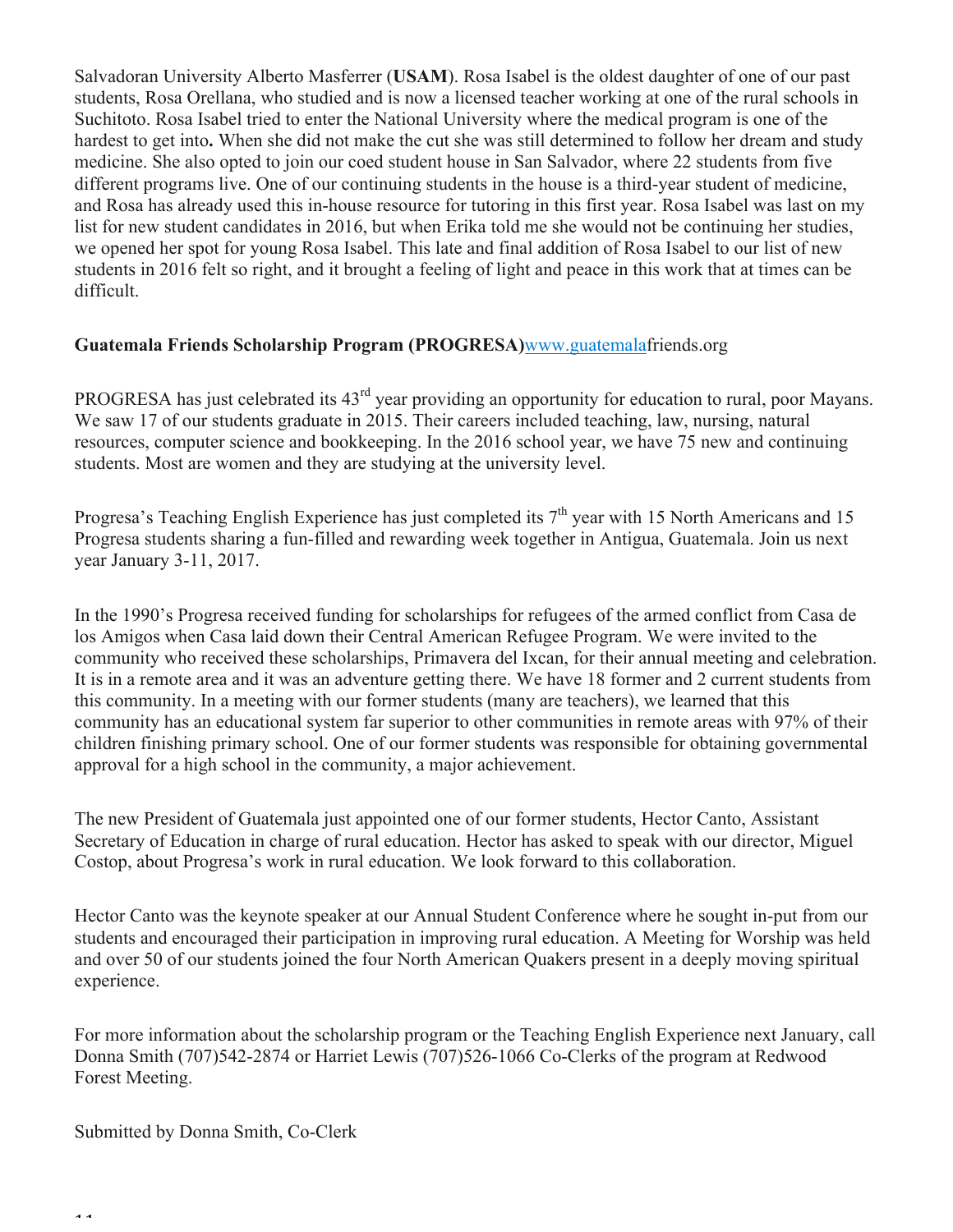#### **Attachment XIII: Ministry and Oversight Committee Report**

Pacific Yearly Meeting **Ministry & Oversight Committee** Annual Report 2015-2016

The role of Ministry & Oversight Committee is to help foster the spiritual life and good order of the Yearly Meeting, by offering assistance and counsel and endeavoring to make the annual session a fulfilling experience for all participants. Ministry & Oversight serves as support for the Presiding Clerk and upon request, may assist any committee, Meeting or individual of the Yearly Meeting. The committee also takes into discernment other matters as identified by the Yearly Meeting, Representative Committee, and/or the committee itself.

Much of the work of Ministry  $\&$  Oversight Committee this year has been related to reviewing last year's Annual Session and preparing for the 2016 Annual Session. We have labored with individual Friends and Monthly Meetings on different issues. In addition, Ministry & Oversight is working on other projects and discernment currently before the committee, which are described in this report.

#### **Structure of the Pacific Yearly Meeting Organization**

Ministry & Oversight Committee is examining the structure of our Yearly Meeting organization. We struggle as a body to fill positions. We recognize that some Yearly Meeting activities are duplicated or even triplicated with the Monthly and Quarterly Meetings. There are approximately 165 positions within the Yearly Meeting, serving a membership of approximately 1,300 Friends. Is the Yearly Meeting a tree with branches that exceed the support of its roots? Does our tree need pruning to make it more vital and grow stronger? In addition to service to the Yearly Meeting, Friends are also serving their Monthly and Quarterly Meetings. Are Friends over-committed to service?

Our discernment on this issue is ongoing and Ministry & Oversight Committee will be talking with Friends and Meetings before bringing proposals for change to the Yearly Meeting body.

#### **Abuse Prevention Policy**

A draft of a new Abuse Prevention Policy was presented at Annual Session 2015. Ministry & Oversight Committee continues to labor with Children's Program Committee, Junior Yearly Meeting, Young Adult Friends, and the Youth Programs Coordinator to incorporate their concerns and insights into the policy. Friends are invited to submit additional comments and/or concerns to Ministry & Oversight. The current draft of the policy is attached. We hope to bring the final draft of the policy to the 2017 meeting of Representative Committee for acceptance by the Yearly Meeting.

#### **Minutes of Concern**

Ministry & Oversight Committee continues to discern the role of Minutes of Concern based on the queries: Why are Minutes of Concern brought to the Yearly Meeting? Why do we approve them? How do they serve our PYM community? Ministry & Oversight is laboring with defining Minutes of Concern and will invite the collaboration of other committees of the Yearly Meeting to review and refine the current draft guidelines for bringing Minutes of Concern to the Yearly Meeting to then bring these guidelines to the body for approval and adoption.

#### **Monthly Meeting Representatives to Pacific Yearly Meeting**

Ministry & Oversight Committee is examining the role of the Monthly Meeting representative to Pacific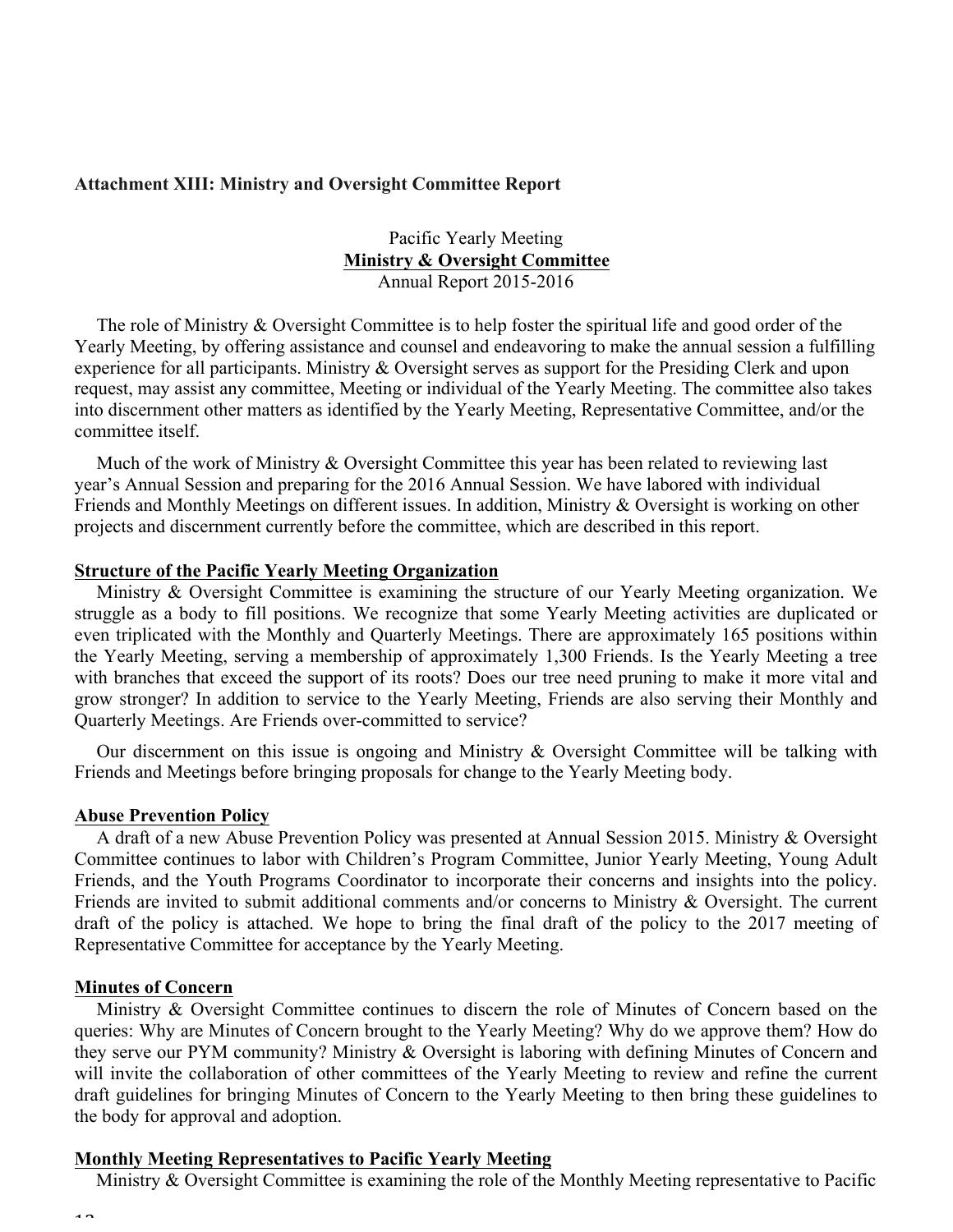Yearly Meeting and how our constituent Meetings are represented in the Yearly Meeting's decision making process. We are also considering how these representatives are selected and building a process of two-way communication between the Monthly Meeting and the Yearly Meeting.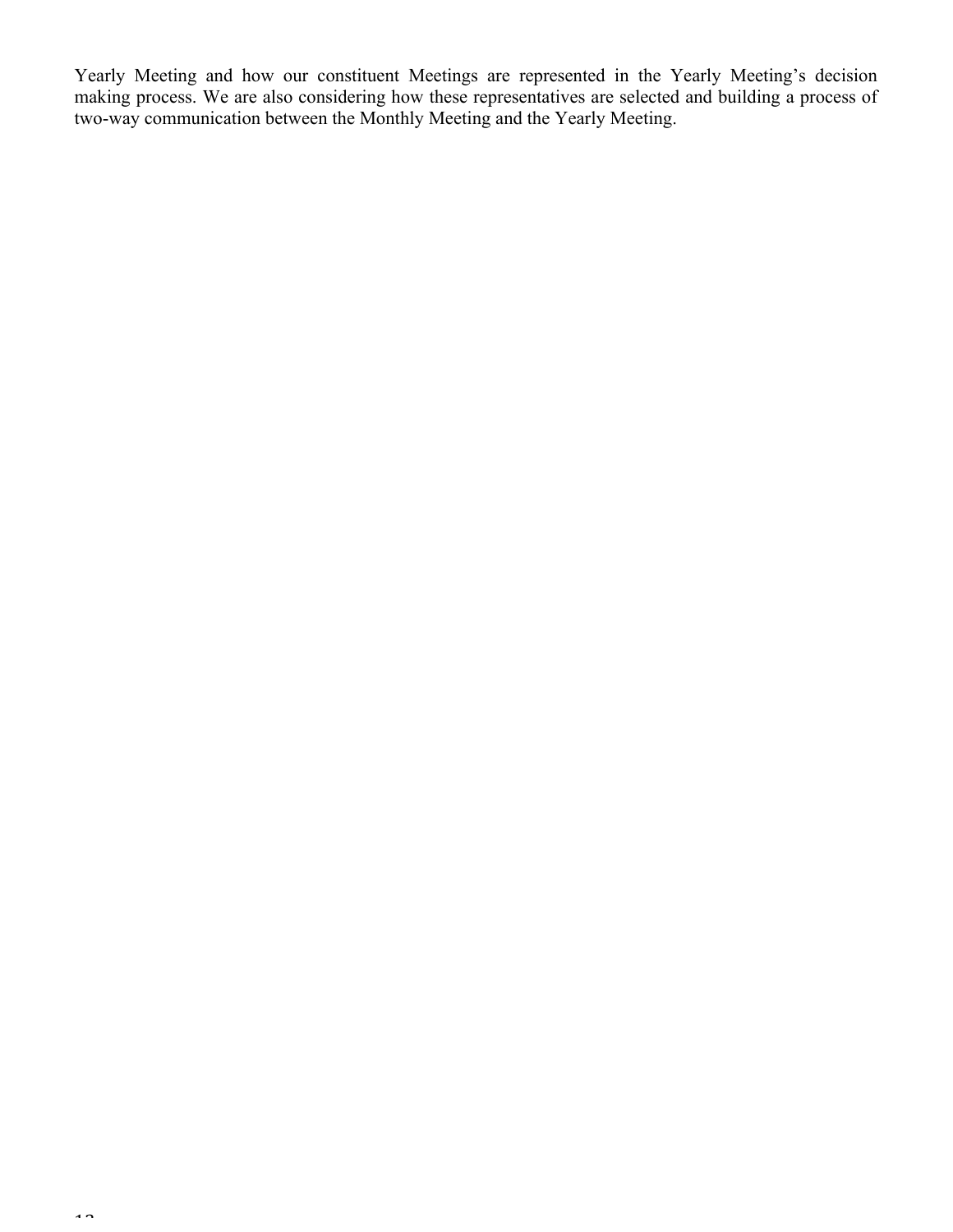## **Friends General Conference**

Ministry & Oversight is working on a process to bring forward a proposal for Pacific Yearly Meeting to formally affiliate with Friends General Conference. Affiliation would represent positive care for the spiritual life of Pacific Yearly Meeting and would acknowledge the fact that we are already benefiting from and contributing to Friends General Conference and its programs and services. We heard concerns at the meeting of Representative Committee and will be preparing an information packet to be distributed to the Monthly Meetings that will include details of what affiliation would mean for Pacific Yearly Meeting. Friends carrying concerns about Pacific Yearly Meeting formally affiliating with Friends General Conference are invited to approach Ministry & Oversight to have their concerns heard. We hope to bring the formal proposal of affiliation to the 2017 meeting of Representative Committee for approval and action.

### **Other Ministry & Oversight Concerns this Year**

Communication within the Yearly Meeting and its community has been a common theme this year. Ministry & Oversight participated in the Coordination Team conference calls in the fall and in the spring, sharing with and supporting others.

The committee supports the three-committee proposal on reducing the number of Pacific Yearly Meeting delegates to outside Quaker organizations. Ministry & Oversight will continue to explore which organizations Pacific Yearly Meeting should or could send delegates to and how this representation is part of our function. Is our energy being spent in ways that most support us as a spiritual community? The committee will also be looking at setting expectations on these delegates in terms of reporting back to the Pacific Yearly Meeting community.

#### **Attendance Assistance Fund**

Ministry & Oversight Committee administers the Attendance Assistance Fund, which offers financial assistance on a case-by-case basis to Friends wanting to attend Annual Session who may require a little additional financial help in order to do so. The \$9,000.00 Attendance Assistance fund is helping about 33 people to attend Annual Session this year.

### **Visiting Friend Program**

Roena Oesting (La Jolla) served as Visiting Friend for Pacific Yearly Meeting this year. She made 16 visits during the year, spending time with Friends from 17 Monthly Meetings and Worship Groups, plus visits to the "Golden Rule" and participation in Southern California Quarterly Meeting and the meeting of Representative Committee. Roena offered discussions on a variety of topics and presented her Elizabeth Fry program. Details and photos of her visits can be found on the Facebook page "The Visiting Quaker". Copies of the endorsements of Roena's Travel Minute can be found in the Quiet Room at Annual Session. We thank Roena for her service.

Ministry & Oversight is discerning the continuation of the Visiting Friend Program, considering aspects such as building a strong Visiting Friend Support subcommittee and asking Monthly Meetings and Friends to contribute to the Visiting Friend Fund, among others. Friends interested in supporting the Visiting Friend Program are encouraged to approach Ministry & Oversight.

#### **Subcommittees**

Electronic Communications: The subcommittee believes it would be able to supervise and advise, but not execute a plan for the PYM website. The subcommittee is also looking at our Yearly Meeting's communication systems and privacy policies. Ministry & Oversight has asked the subcommittee to develop a proposal for contracting the services of a professional web designer.

Racial Justice: The subcommittee has spent much of the year working on its *39 Questions for White People* interest group presented at College Park Quarterly Meeting and again at Annual Session, and also promoting the use of Shakti Butler's *Breaking the Codes: the System of Racial Inequities* film and workbook among Monthly Meetings to raise awareness of racial justice issues. The film is available on the